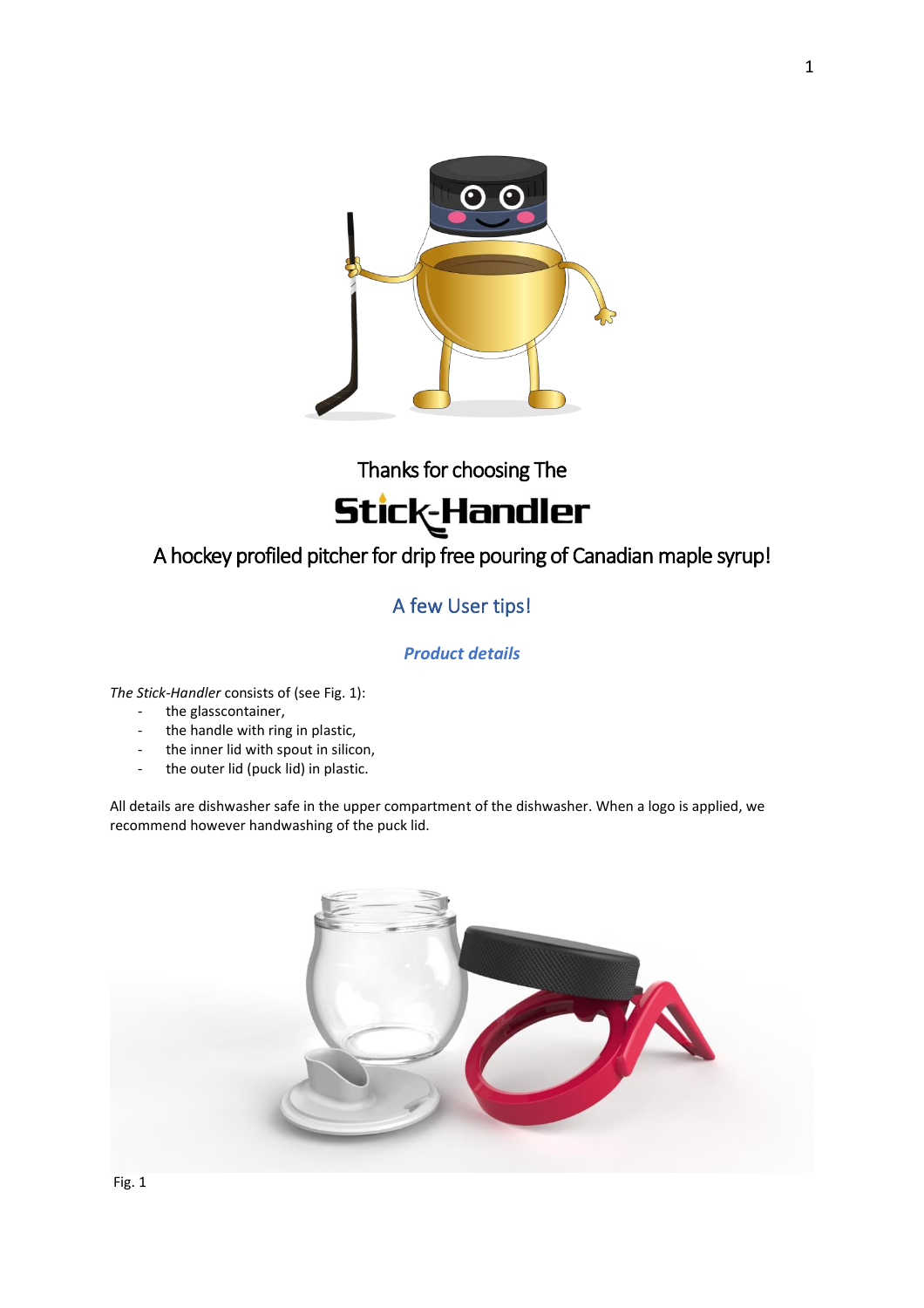#### *When disassembling & reassembling your Stick-Handler*

The product is assembled and ready for use when you're receiving it. We recommend however that you disassemble and wash the details before using the product. **N.B.!** The puck lid is assembled on the handle ring by the manufacturer. To keep the stability of the puck lid and to avoid damage of the hinge, we recommend you **not** to disassemble the puck lid from the handle ring but treat them as one unit.

Do like this when **disassembling** the product:

- 1. Grip the handle as shown in Fig. 2 and unscrew the handle ring from the glass container. **DO NOT** grip the puck lid when disassembling (or reassembling) the handle ring.
- 2. Loosen the silicon inner lid from the handle ring.



Fig. 2

#### Do like this when **reassembling** the product:

- **1.** Open the puck lid and use both hands to press the silicon inner lid from underneath, as shown in Fig. 3. Place the silicon inner lid chamfer against the heel at the inside of the handle ring, to make sure the spout is directed forward.
- 2. Turn the handle ring upside down and press the silicon inner lid all the way up against the underside of the handle ring (above the three bayonet stops) as shown in Fig. 4.
- 3. Grip the handle the same way as when you disassembled the handle ring (see Fig. 2). Turn the handle ring first counterclockwise, until you feel that it drops all the way down on the container neck. Then turn the handle ring clockwise, until you can feel that it is securely fastened. Please note that it takes less than one eighth of a turn until the handle ring is securely assembled on the glass container.





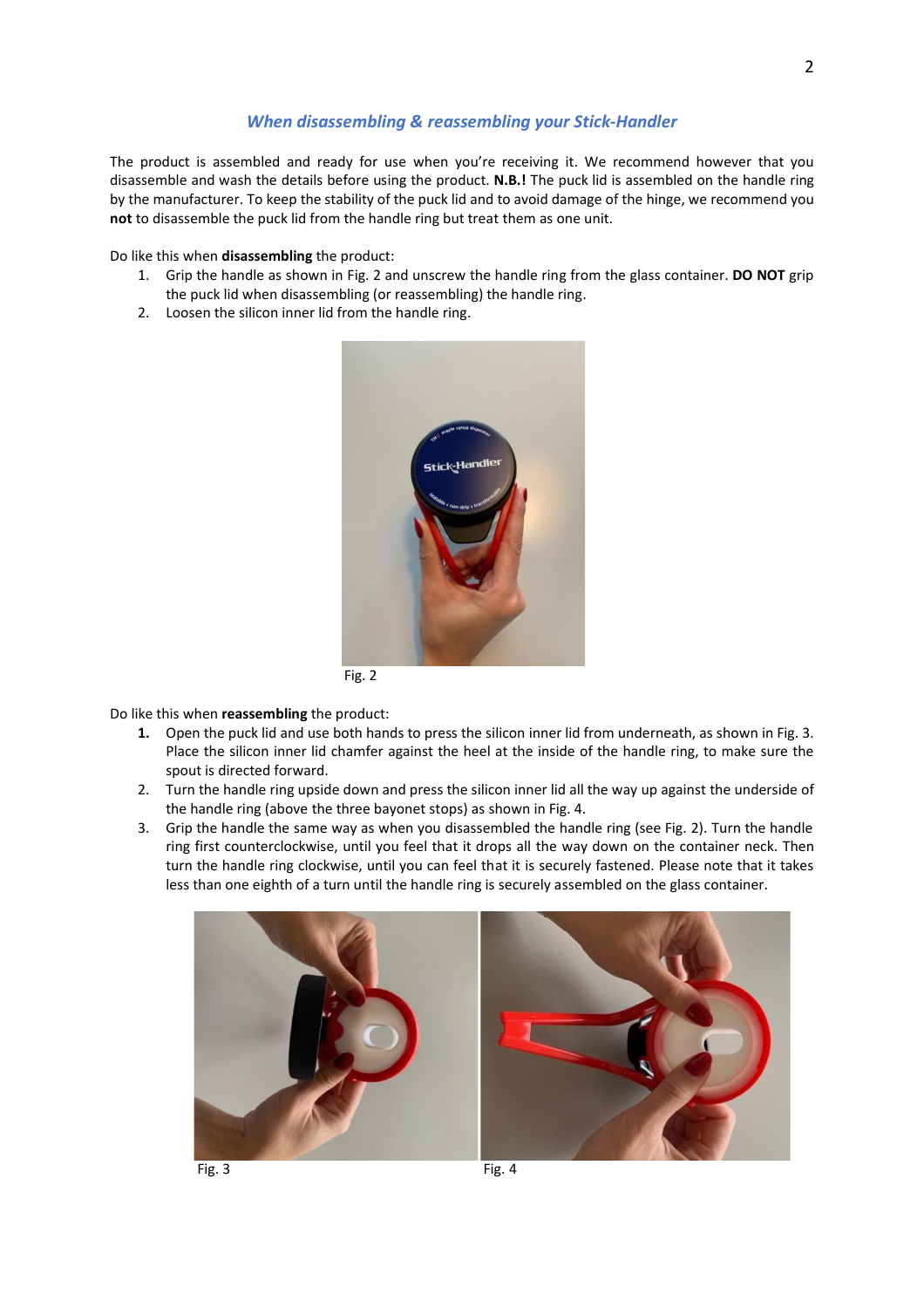#### *When using your Stick-Handler*

As in real hockey, you have different ways to grab the stick and move the puck when using *The Stick-Handler*. Although you will gradually find your own favourite way, we are happy to share three alternative techniques to start with.

#### *Technique no. 1 (Fig 5 & 6)*

This technique - with a steady grip of the handle as shown in Fig. 5 & 6 - enables you to see the syrup the whole time when pouring and gives you full control to stop pouring at the exact right moment. With the thumb placed on the thumb grip as shown on the pictures, you are able - without training - to smoothly move the puck up and down. If you want to, you can always train on closing the puck lid silently, but that's premium of course!

#### *Technique no. 2 (Fig 7)*

If you want to stabilize your Stick-Handler sideways, you can do that by placing your index finger on the blade as shown in Fig 7. Your thumb will then be placed slightly more angled towards the puck, but otherwise this technique is very similar to the first one. And you are as able as with the previous technique, to see the syrup throughout the entire pouring.

#### *Technique no. 3 (Fig 8)*

This technique is a bit more sophisticated than the previous two. Here you use instead your little finger to stabilize the Stick-Handler as shown in Fig 8. It requires a bit more strength in your fingers and furthermore you may have to lean your head a bit or slightly angle your hand, to keep your eyes on the maple syrup when pouring. We therefore believe this technique requires a bit of training and would recommend you to save it until you feel comfortable with technique no. 1 & 2.





Fig. 7 Fig. 8 **Final tips**

No quick hand movements are needed to prevent spillage when you stop pouring. Just stop calmly and the spout takes care of the drip.